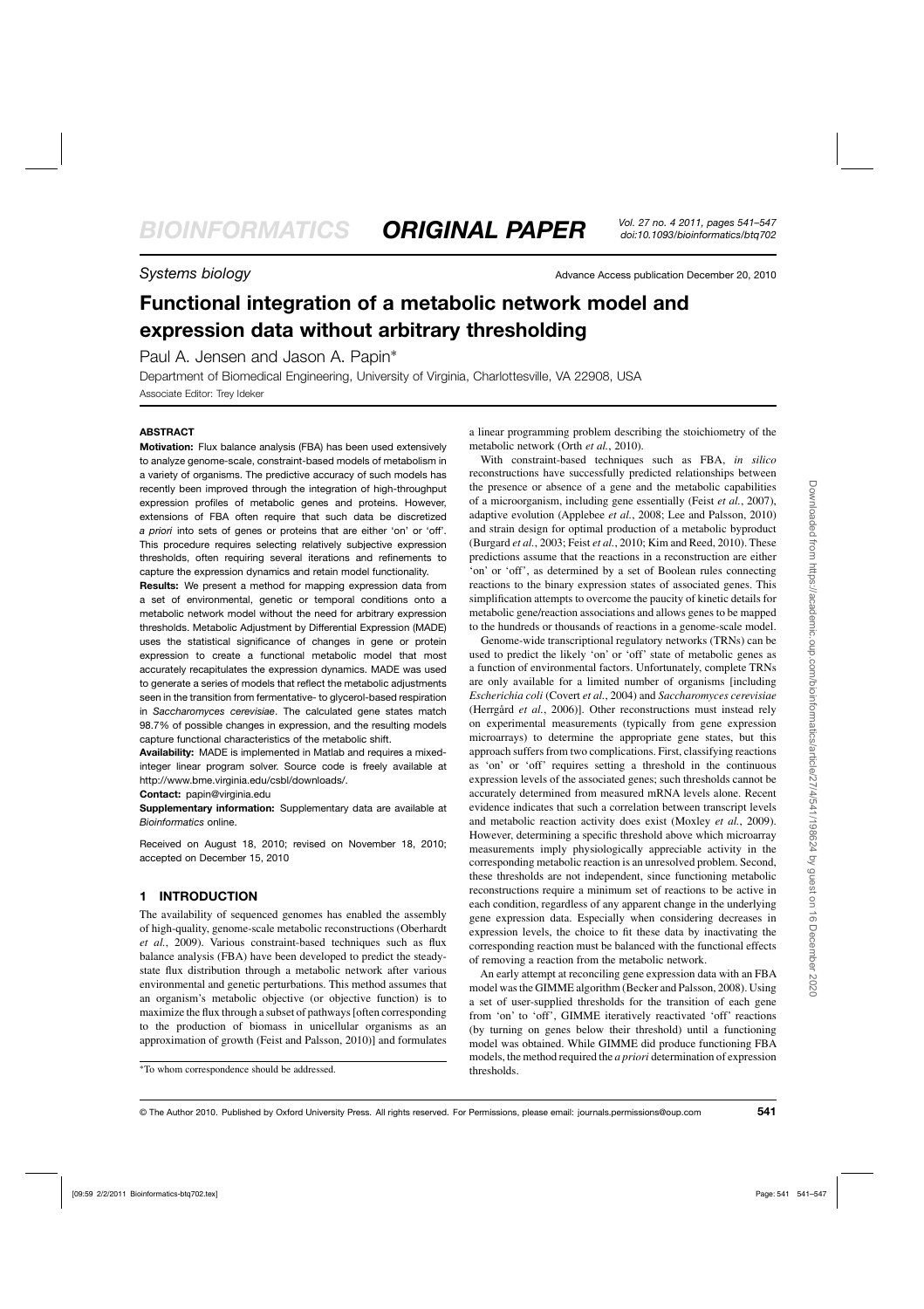A more recent approach (Shlomi *et al.*, 2008) used the expression thresholds in previously published databases to classify reactions as either highly, moderately or lowly active. After choosing a threshold for the minimum flux through a highly active reaction, a mixed-integer linear program (MILP) was formulated to calculate a steady-state flux distribution that maximized the number of highly (lowly) expressed reactions that carried at least (not more than) the threshold flux. All such reactions were assumed to be active (inactive). Although this approach was successfully applied to a reconstruction of the human metabolic network, the same technique would not necessarily guarantee that the set of active reactions could produce the necessary objective flux in microorganisms with a more defined objective function. Additionally, determining the state of each reaction does not uniquely determine the expression state of each gene in the reconstruction. (An active reaction, for example, could be activated if either of two genes, each encoding an isozyme, were expressed.)

We present a method for *de novo* determination of a functional, binary expression state for all genes in a metabolic reconstruction using experimentally derived expression data. Our algorithm, Metabolic Adjustment by Differential Expression (MADE), uses an optimization-based approach to create a sequence of binary expression states that reflect the most statistically significant changes in the series of gene expression measurements; it does not require the use of arbitrary expression thresholds for each gene. The optimization is constrained to produce only functioning models by simultaneously imposing a minimum value on the system's metabolic objective. MADE is formulated as a single MILP problem that can be solved on several freely available, in addition to commercial, linear programming packages.

# **2 APPROACH**

MADE relies on expression data from two or more conditions to determine the best-fitting gene states. (Again, 'conditions' can be any set of environmental, genomic or temporal data.) To illustrate, consider the simple metabolic system in Figure 1a. The product of the gene *input* facilitates the transport of metabolite A into the system, after which it undergoes transformation into B, catalyzed by either of two isozymes—the products of genes *left* and *right*. Production of B is assumed to be the metabolic objective. This example system receives an external stimulus, and the transcriptional response is measured for each gene at 0, 2 and 4 h, as summarized in Figure 1b.

As indicated by the expression data, the expression levels of genes *input* and *left* decrease between 0 and 2 h; they remain at this lower level of expression until the 4 h time point. Expression of the enzyme Right appears to increase between each set of time points. The challenges of converting these data into a binary gene state are illustrated in Figure 1c. As a first approximation, having *input* and *left* 'on' at 0 h and 'off' at 2 and 4 h matches the overall expression pattern. However, the gene product of *input* is always necessary for a functioning model, so neither of the resulting 2 or 4 h gene states is feasible. Finding a binary representation for the gene *right* is also not straightforward. The continuous expression levels increase during each transition, but a binary approximation can only transition from 'off'to 'on' once. It is unclear whether *right* should be actively expressed beginning at 2 or 4 h.

Figure 1d demonstrates the results of the MADE approach. Consistent with the measured expression, *left* turns 'off' between 0 and 2 h, remaining in that state for the final time point. Although *input* expression decreases significantly, MADE leaves the gene 'on' for the entire time course because of its essentiality. It is assumed that while mRNA expression of *input* has decreased by 2 h, the functional abilities of the gene product must be preserved to facilitate transport of a necessary metabolite. Finally, MADE activates *right* transcription at 2 h rather than 4 h, using the greater statistical significance of the increase between 0 and 2 h as evidence for this approximation. The resulting model is functional at all time points and suggests that the metabolic system initially routes flux through the Left-catalyzed pathway and transitions to the Right-catalyzed pathway after 2 h.

# **3 METHODS**

# **3.1 FBA**

At steady state, the fluxes through each chemical reaction in a metabolic network satisfy the system of equations  $Sv=0$ , where *v* is a vector of fluxes and *S* is a matrix representation of the network stoichiometry. The rows of *S* correspond to the metabolites in the system. Each column in *S* describes a single chemical reaction, with negative (positive) entries indicating the stoichiometric coefficients of the reactants (products).

The FBA problem is formulated as the following linear program that maximizes the flux through an objective reaction  $(v_{\text{obj}})$ .

| $max v_{obj}$ |             |     |
|---------------|-------------|-----|
| subject to    |             |     |
|               | $Sv=0$      | (a) |
|               | lb < v < ub | (b) |

In addition to the aforementioned mass balance constraints (a), upper and lower bounds, *ub* and *lb*, are imposed on the fluxes in the network. These bounds enforce thermodynamic reversibility and mechanistic (i.e. maximum uptake and secretion rate) constraints for the reactions. The solution to the FBA problem is a unique maximum flux through the objective reaction, which is used as a measure of biological fitness.

Several methods have been used to incorporate gene–protein reaction (GPR) and TRN constraints on an FBA problem (Covert *et al.*, 2004; Gianchandani *et al.*, 2006; Lee *et al.*, 2008). The SR-FBA formalism converts the Boolean rules into a series of integer inequalities, allowing for simultaneous solution with the FBA problem as a single MILP (Shlomi *et al.*, 2007). More details on this conversion are available as Supplementary Methods.

#### **3.2 MADE representation**

Given a sequence of measured mean expression levels  $\{e_1, e_2, \ldots, e_n\}$  for a gene, a sequence of differences  $\{d_{1\rightarrow 2}, d_{2\rightarrow 3},..., d_{n-1\rightarrow n}\}$  can be defined as

$$
d_{i \to i+1} = \begin{cases} +1 & e_i < e_{i+1} \\ 0 & e_i = e_{i+1} \\ -1 & e_i > e_{i+1} \end{cases}
$$
 (1)

For example, the value of  $d_{1\rightarrow 2}$  signifies that the mean expression of the gene significantly increases  $(+1)$ , decreases  $(-1)$  or remains constant  $(0)$  between conditions 1 and 2. Statistical significance is determined by  $p_{1\rightarrow 2}$ , the *P*-value corresponding to the confidence of assigning the gene to one of the cases in Equation (1).

MADE finds a sequence of binary expression states  $\{x_1, x_2, \ldots, x_n\}$ ,  $x_i \in$  ${0, 1}$  such that the differences between successive states  $(x_{i+1}-x_i)$  most closely match the corresponding differences in the mean expression levels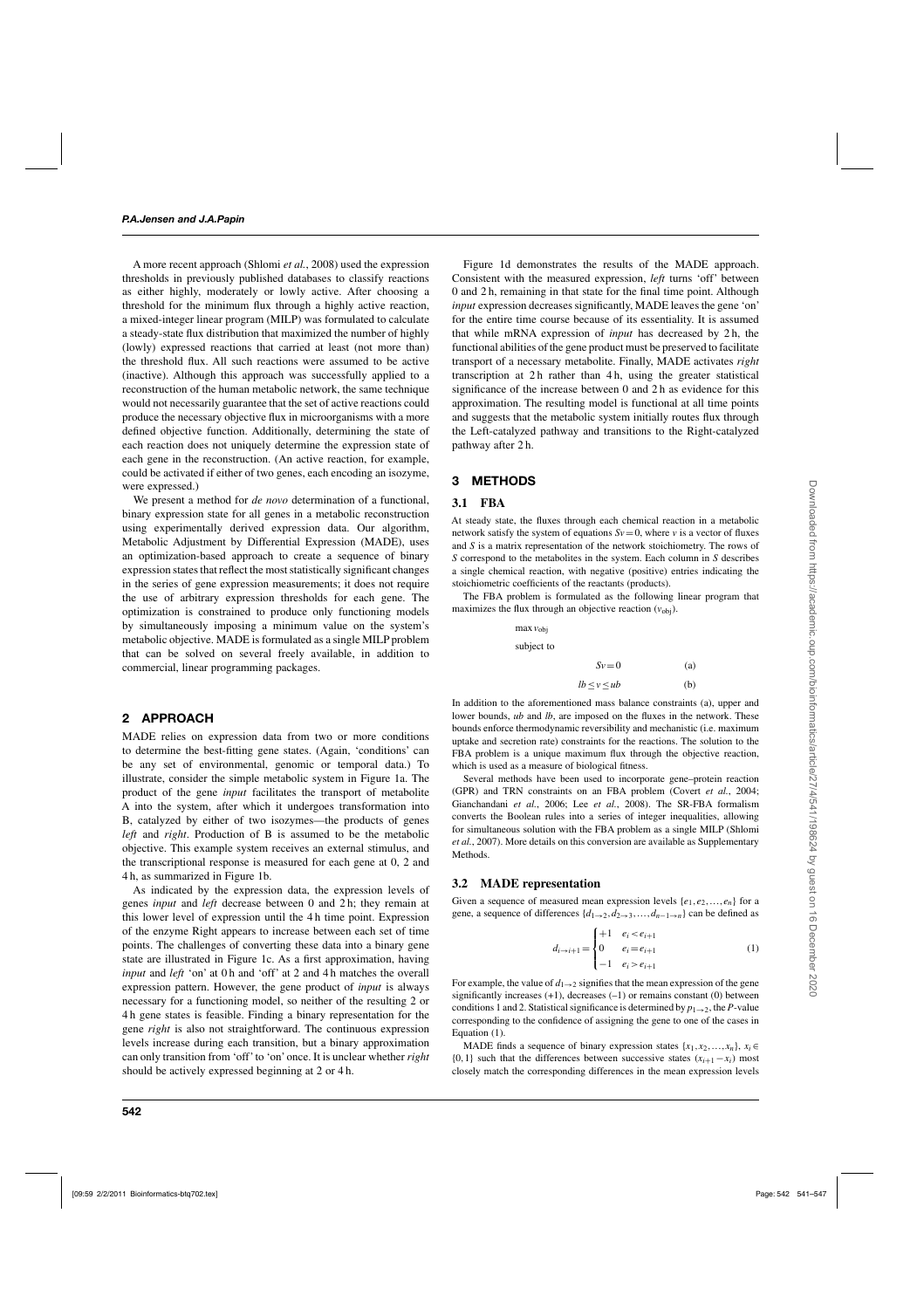

**Fig. 1.** Results of MADE on a prototypic system. (**A**) After transport facilitated by the gene product of *input*, metabolite A is converted to B by isozyme products of *left* or *right* before being removed through the objective reaction. (**B**) Measured expression data for each gene in the system, and the corresponding changes in expression (−1 and 1 indicate decreases and increases, respectively, and 0 represents no significant change). (**C**) Challenges with functional integration. Although *input* expression decreases, it must always remain 'on' for a functioning model. It is not clear from the expression data whether *right* should be first expressed at 2 or 4 h. (**D**) MADE finds the best functional model that reproduces the observed expression changes. The resulting model indicates that A is transformed to B by the product of *left* at early times. After 2 h, the flux is redirected through the reaction catalyzed by *right*'s product.

 $d_{i\rightarrow i+1}$ . Because the binary representation of gene expression assumed by FBA models cannot account for all possible expression patterns, MADE uses the statistical significance of the differences to create the most probable approximation. For example, consider a gene with mean expression levels (over four time points) of {10, 11, 65, 109}. If the calculated differences were {0, +1, +1} with *P*-values {0.02, 0.048, 0.0012}, an exact binary representation of this sequence is not possible, since the gene must increase over two consecutive intervals. MADE would choose the binary expression sequence  $\{0, 0, 0, 1\}$  over  $\{0, 0, 1, 1\}$ , since the increase between time points 3 and 4 is more statistically significant than the increase between time points 2 and 3.

More formally, the binary expression sequence returned by MADE is computed as the

$$
\underset{x \in X}{\text{argmin}} \quad \sum_{i=1}^{n-1} w(p_{i \to i+1}) |d_{i \to i+1} - (x_{i+1} - x_i)| \tag{2}
$$

where *n* is the number of conditions,  $X \subset \{0,1\}^n$  is the set of all gene expression states that allow functioning FBA models, and  $w(p_{i\rightarrow i+1})$  is a weighting function that assigns larger weights to more significant *P*-values [for example,  $w(p) = -\log p$ ]. The absolute value in the summand measures the discrepancy between the binary transitions and expression differences. Binary sequences that show an increase or decrease when the measured expression indicates no change (or vice versa) incur a 'penalty' of *w*; binary sequences that increase when expression data decrease (or vice versa) are penalized by 2*w*.

#### **3.3 Formulating the MILP problem**

For each transition between conditions, the binary variables  $x$  representing the expression state of the metabolic genes are partitioned into three sets *I*, *D* and *C*, corresponding to increasing, decreasing or constant expression between the two conditions. The optimization objective  $f$  for this transition is the weighted sum

$$
f_{i \to i+1}(x) = \sum_{x \in I} w(p_{x_{i \to i+1}})(x_{i+1} - x_i) + \sum_{x \in D} w(p_{x_{i \to i+1}})(x_i - x_{i+1})
$$
\n(3)

$$
-\sum_{x \in C} w(p_{x_{i \to i+1}}) \Delta_{x_i, x_{i+1}}
$$

where  $\Delta_{x_i, x_{i+1}}$  is a binary variable that takes the value 0 when  $x_i = x_{i+1}$  and 1 otherwise; this definition is enforced by adding the Boolean constraint  $\Delta_{x_i, x_{i+1}} = (x_i \text{ XOR } x_{i+1}).$ 

The weights  $w(p)$  were calculated as  $(-\log p)$ , but using other functions that mapped smaller *P*-values to a higher weight, e.g.  $w(p) = 1 - p$ , did not significantly change the results. The logarithmic transformation was chosen to minimize ill-conditioning for highly significant changes. Using a unit weighting function  $w(p) = 1$  for all *P*-values would cause MADE to match the greatest number of transitions without regard for the significance of the changes. The *P*-values were determined by *t*-test on the normalized array data in accordance with standard microarray analysis procedures using the GeneSpring software package (Agilent Technologies, Palo Alto, CA, USA). The objective function reaches its theoretical maximum when all calculated expression states match the observed expression changes.

MADE maximizes the sum of the objective function values across all conditions subject to a regulated FBA formalism:

$$
\max \sum_{i=1}^{n-1} f_{i \to i+1}(x)
$$

subject to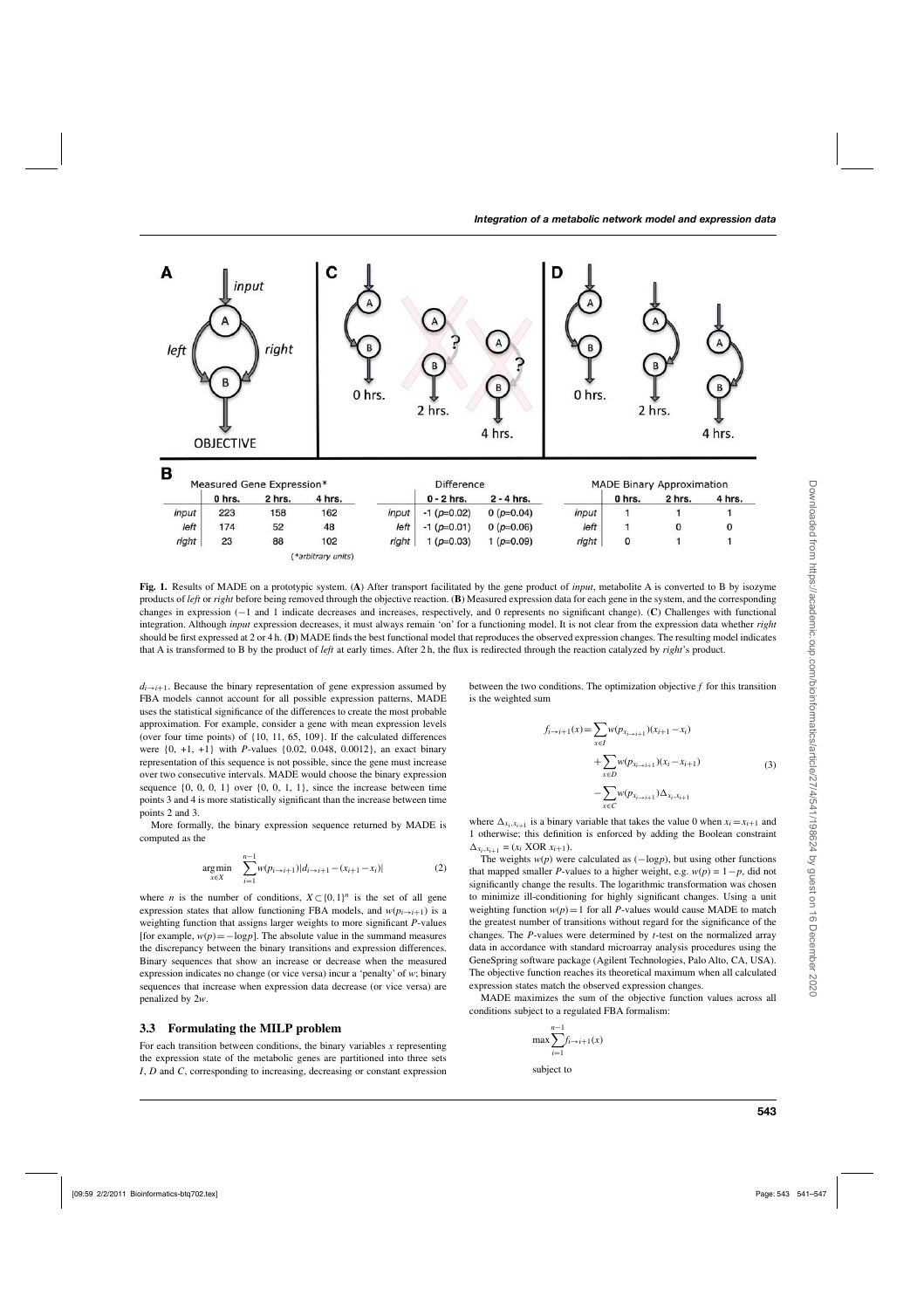| $Sv=0$                               | (a) |
|--------------------------------------|-----|
| lb < v < ub                          | (b) |
| $v_{\text{obj}} \geq v_{\text{min}}$ | (c) |
| $N\binom{v}{x} = b$                  | (d) |

Constraints (a) and (b) represent the mass balance, stoichiometric and thermodynamic constraints of FBA. The metabolic objective (e.g. biomass production) is required to be above a minimum value in (c) to ensure a viable flux distribution. Minimum values of 0.1–0.3 of the optimal objective flux have been used to ensure viability in FBA-based bacterial strain design (Kim and Reed, 2010). The system of equations (d) contains an integer programming formalism for the GPR rules and a set of constraints that couple these rules to the metabolic fluxes *v*. These constraints were formulated using SR-FBA, as described above. A separate set of constraints (a–d) appear for each experimental condition.

MADE was implemented in Matlab r2009a (The Mathworks, Natick, MA, USA) using the genome-scale *S.cerevisiae* metabolic model iND750 (Duarte *et al.*, 2004). The final MILP problem was solved with the CPLEX solver (ILOG, Sunnyvale, CA, USA) on an Intel dual-core desktop computer running Linux. The MILP gap for all problems converged to less than 0.5% in under 500 s.

# **3.4 Flux variability analysis**

Solutions to the FBA problem are not unique, since several flux distributions can yield the unique optimal objective value. As a variation on FBA, Flux Variability Analysis (FVA) captures the feasible range of reaction fluxes that satisfy an optimal objective value. The method calculates the minimum and maximum allowable fluxes through each reaction using the linear program

max/min *vi*

subject to  
\n
$$
Sv = 0
$$
\n(a)  
\n
$$
lb \le v \le ub
$$
\n(b)  
\n
$$
v_{\text{obj}} = v_{\text{obj}}^* \qquad \qquad (c)
$$

where (a) and (b) are the FBA constraints and  $v_{\text{obj}}^*$  is the optimal value of the objective flux. FVA was used in calculations described below.

# **4 RESULTS AND DISCUSSION**

Expression data gathered from the glucose to glycerol shift in the yeast *S.cerevisiae* are ideal candidates for MADE application. Yeast treats glucose as its preferred carbon source, as evidenced by the repression of genes catabolizing all other carbon sources in glucose-rich media (Dickinson and Schweizer, 2004). After nearly all available glucose has been exhausted, yeast begin a drastic shift in the metabolic activity to initiate respiration of ethanol, the fermentation product of glucose. The effects of this 'diauxic shift' extend beyond central carbon metabolism, as the organism also slows production of amino acids and ribosomal-related proteins. The demand for these metabolic byproducts is decreased by the drastically slowed growth rate. Overall, nearly 1700 genes show differential expression in this process, accounting for over 25% of the yeast genome (DeRisi *et al.*, 1997). [For review of the diauxic shift, see Carlson (1999)]

While the metabolic effects of the diauxic shift are well studied, the transition from glucose- to glycerol-based growth is less understood. Roberts and Hudson used a series of microarrays to measure expression changes at 15, 30 and 60 min following a shift from glucose- to glycerol-rich media (Roberts and Hudson, 2006). The results indicated changes among expression levels in a number of gene ontologies and several individual genes. Integrating these data with a metabolic model would enable the analysis of pathway-level and functional shifts in the metabolic flux distribution.

We used MADE to integrate these data with iND750, a fully compartmentalized, genome-scale model of *S.cerevisiae* metabolism (Duarte *et al.*, 2004). A total of four environmental conditions were considered: growth to early log phase in YPD (glucose-rich media); and growth on YPG (glycerol-rich media) for 15, 30 and 60 min after the switch from YPD. Expression states were calculated for 743 metabolic genes in the model (a sample of these results is shown in Figure 2; complete results are shown in the Supplementary Material). Figure 3 shows the overall gene expression levels grouped by functional pathways. The expression levels for genes associated with each reaction in the pathway were averaged as a measure of overall subsystem-related transcriptional activity. The MADEderived binary approximations for several subsystems follow the continuous expression patterns, although changes in measured expression often appear more subtle than switches between 'on' and 'off' states. Specifically, expression levels in the fatty acid and glutamate subsystems increase immediately after the glycerol transition, and membrane/ion transport activity decreases near the end of the transition period. All of these findings are consistent with published conclusions (Roberts and Hudson, 2006).

# **4.1 Flexibility of metabolic subsystems**

The models returned by MADE also recapitulate several of the expected functional behaviors of the glucose/glycerol shift. We used FVA to characterize the metabolic flexibility in each subsystem. The heatmap in Figure 3 shows how the average range of admissible fluxes for each reaction in a subsystem changes during the shift. High values indicate that the flux through a subsystem can vary significantly while still achieving optimal growth. Lower values correspond to tight metabolic regulation.

As seen in Figure 3, the FVA results are similar for the iND750 model in the YPD and YPG environments before applying gene expression data. The MADE-calculated expression states change the metabolic capabilities of the model at each time point. Thus, a binary representation of gene expression enables multi-level resolution of metabolic functionality when examined on the pathway level.

Yeast grown with an ample glucose supply strongly repress catabolism of all other carbon sources (Dickinson and Schweizer, 2004). When glucose is removed, a genome-wide transcriptional adjustment reactivates pathways involved in transport and utilization of other nutrients. The MADE-generated models reflect this shift. Cells grown in YPD display the smallest range in flux variability, corresponding to a tightly regulated metabolic state that is highly optimized toward glucose utilization. After the shift to glycerol, the flux variability increases as the organism increases its metabolic versatility.

MADE requires all calculated expression states to yield functioning models, as defined by a minimum flux through the objective reaction. The models of the glucose/glycerol shift were required to produce at least 30% of their maximum objective flux. However, after integrating the expression data, the resulting models were capable of producing 44, 44, 60 and 69% of the maximum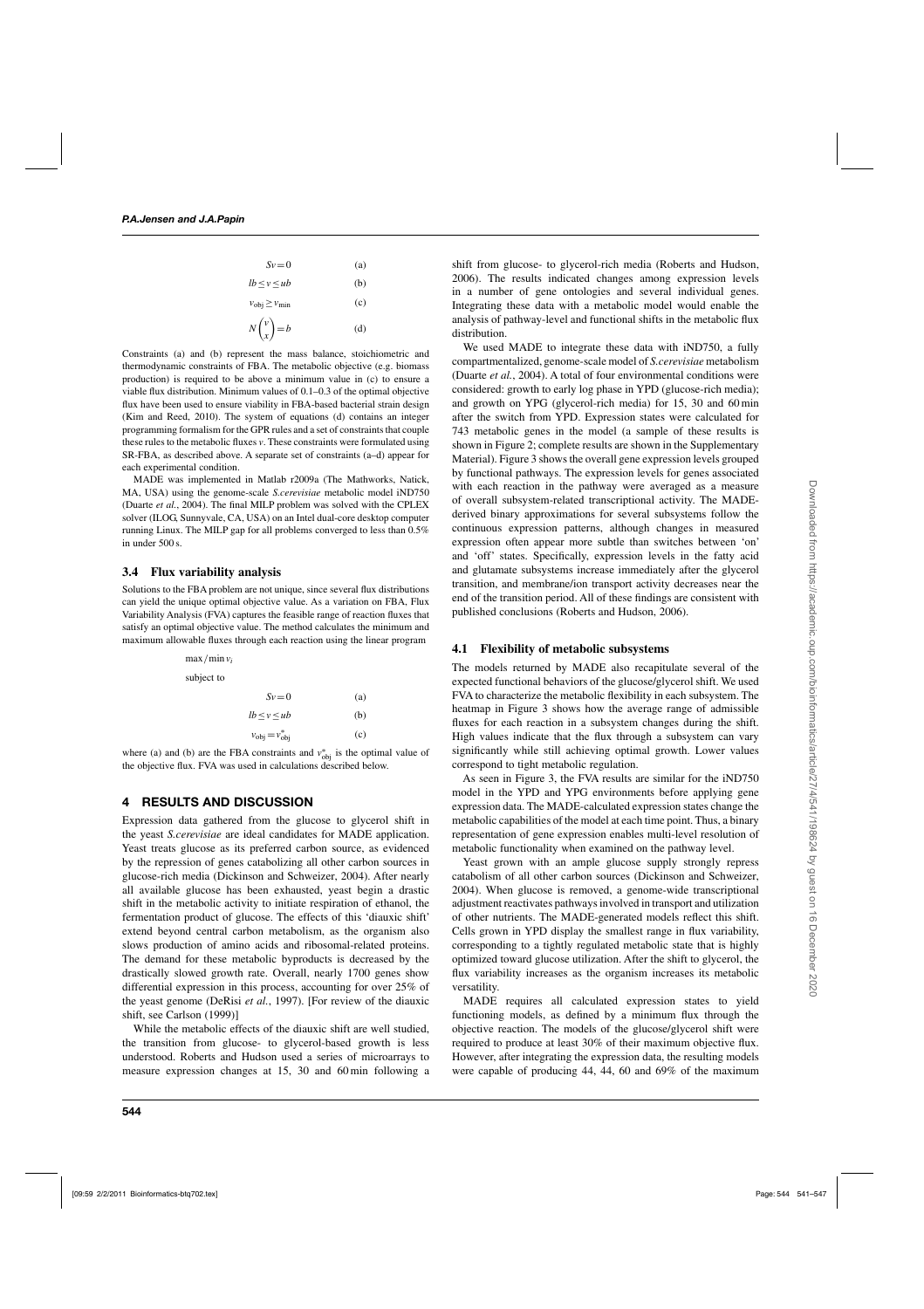

**Fig. 2.** MADE results for 100 randomly selected genes from the *S.cerevisiae* model. The left heatmap indicates the normalized expression levels across the four timepoints; the right heatmap displays the binary approximation calculated by MADE. Overall, 98.7% of the feasible transitions were correctly matched.

objective flux for the 0, 15, 30 and 60 min time points, respectively. While requiring a minimum level of metabolic functionality does change the gene states returned by MADE, the algorithm does not appear to be overly sensitive to the chosen minimum objective value.

The 30% objective flux threshold was chosen for this study to capture many of the short-term changes in expression following the transition in media. Previous work has shown that microbes behave suboptimally shortly after such transitions and evolve to match the *in silico* optimal solution after hundreds of generations (Ibarra *et al.*, 2002). Future studies could use MADE to generate models that exhibit nearly optimal behavior by setting the objective flux threshold at a very high level (e.g. 90–99% of the optimal value).

#### **4.2 Incorporating a transcriptional regulatory network**

The differential expression initiated by the glucose to glycerol switch is due in part to transcriptional regulation. In order to refine the MADE-generated models, we coupled the iND750 model with iMH805, a transcriptional regulatory network previously assembled from primary literature (Herrgård *et al.*, 2006). The network consists of 436 Boolean rules capturing expression relationships among 82 nutrients, 55 transcription factors and 750 metabolic genes. The network was converted to a MILP system using the SR-FBA formalism, and the resulting equations were added to the GPR constraint set—no further modification of the MADE algorithm was necessary to calculate best fit expression states for each of the 55 transcription factors. The addition of the TRN changed the MADE prediction for 578 (77.8%) of the metabolic genes (see Supplementary Material). As expected, the network did help refine the MADE prediction: for example, *ENO2*, a phosphopruvate hydratase, is known to be expressed in glycerol-based media (SGD). Without the TRN, MADE predicted that only the related gene *ENO1* would be expressed. With the TRN, MADE correctly identified both *ENO1* and *ENO2* as being 'on'.

### **4.3 Accuracy of MADE**

As previously mentioned, the binary variables representing gene expression in the FBA framework cannot describe all possible expression patterns. Using the prototypic model in Figure 1 as an example, the total number of comparisons is six  $(3 \text{ genes} \times 2)$ transitions). However, the number of feasible comparisons is only five, since the binary description of *right* expression cannot increase twice consecutively. Therefore, when measuring the ability of MADE's results to reproduce the expression change dynamics, it is useful to also calculate the percent of feasible transitions matched. The number of feasible matches can be calculated by running MADE without the minimum metabolic objective constraint. This allows MADE to fit gene expression states without regard for overall model functionality.

The fermentive/glycolytic shift data contained 2229 transitions, of which 1885 were feasible. MADE matched 98.7% of the feasible transitions (83.5% of all transitions). It is important to note that the 15.4% of transitions that are infeasible are a consequence of the binary representation of gene expression in FBA. Additionally, the assumption in MADE that the statistical significance of differential gene expression correlates with biological significance does not always hold. Also, some of the correctly matched transitions may not accurately reflect the true metabolic behavior. The transitions in gene expression data are not necessarily a completely accurate representation of the actual expression state due to errors in the experimental data.

# **5 CONCLUSION**

Our MADE algorithm integrates gene or protein expression data and a metabolic model without *a priori* determination of activity thresholds. MADE can be applied to any set of two or more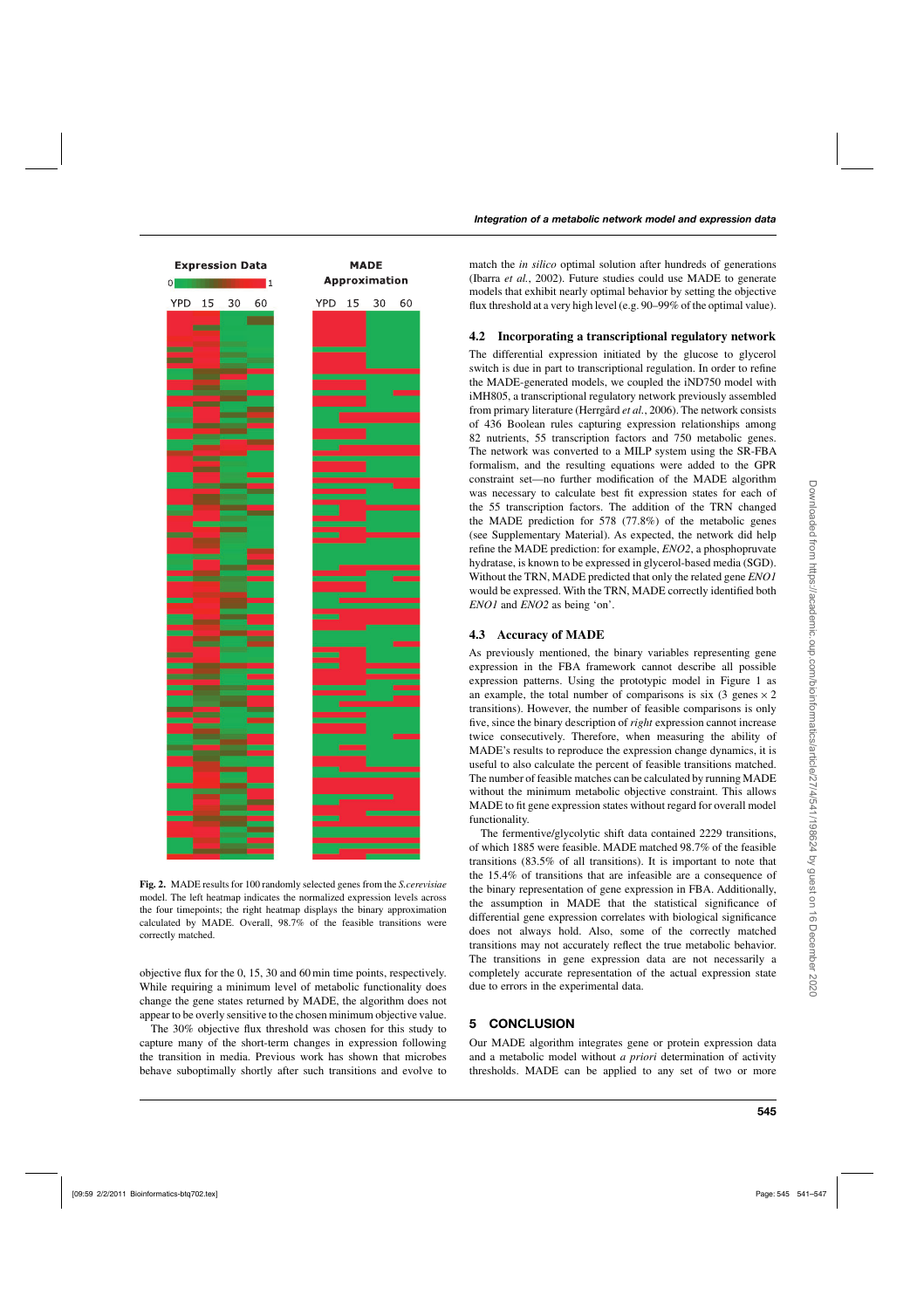

**Fig. 3.** Average gene expression and flux variability by metabolic subsystem in *S.cerevisiae* after a transition from glucose- to glycerol-based respiration. Normalized expression levels were averaged across all genes associated with the subsystem. For comparison, the same approach was applied to the binary expression states calculated by MADE. The range of flux variability is the difference between the maximum and minimum allowable fluxes through a reaction while preserving an optimal objective value. These ranges were averaged for reactions in a subsystem and normalized: '1' indicates the largest average range for reactions in the subsystem; '0' is the smallest range. The 'Models Only' FVA results use the indicated media and no constraints on gene expression. The 'Models with Expression Data' show the changes to flux variability at each time point after the expression data were integrated with the model by MADE.

genetic, environmental or temporal conditions. The method attempts to match most closely the genes that exhibit the most statistically significant changes in expression levels. The resulting gene states always produce functioning models and match the direction of differential expression with high accuracy. Results from the glucose/glycerol shift in *S.cerevisiase* indicate that MADE-derived models also recapitulate the overall behavior of the actual biological system.

# **ACKNOWLEDGEMENTS**

Gene expression data were graciously provided by George Roberts and Alan Hudson of Wayne State University. We also thank Matthew Oberhardt, James Eddy and the reviewers for their thoughtful comments.

*Funding*: National Science Foundation (GRFP to P.A.J., CAREER grant 0643548 to J.A.P.).